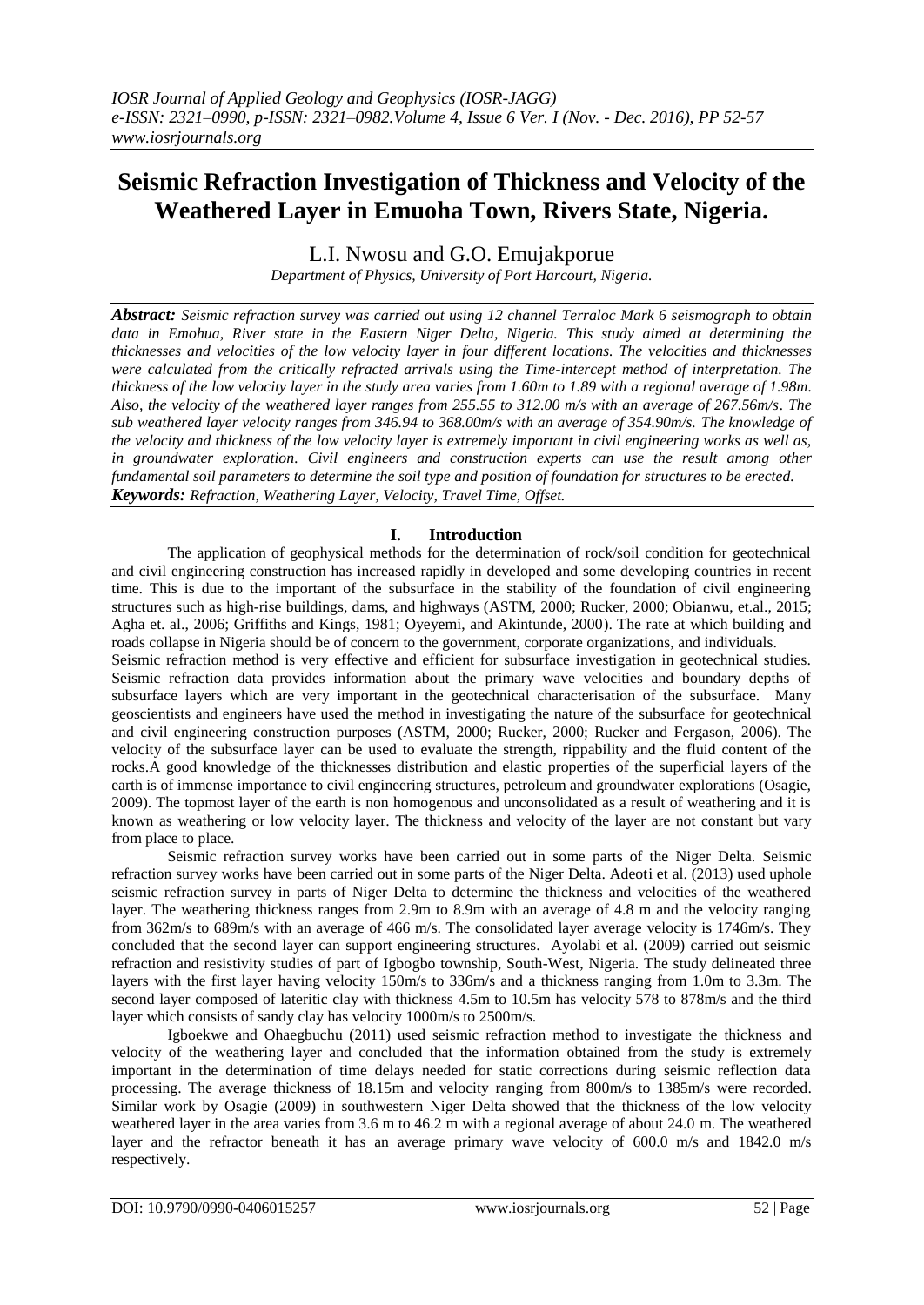Nwankwo et al. (2013) carried out Seismic Refraction Investigation for groundwater potential in parts of Rivers State, Nigeria. The seismic data revealed a three-layer model in the subsurface, with the aquifer layer having an average velocity of 500m/s. The estimated depth to the aquifer in the area ranges from 12.52m to 26.56 m. The refraction results correlated closely with aquifer depth range of 14.48 m to 53.68 m obtained from resistivity data of the area.

Nwachukwu (2001) used uphole shooting technique to determine the weathering layer depth in some parts of Owerri, Southeastern Nigeria and discovered that the weathering and sub-weathered layers have a total average depth and velocity of 21.76m and 547.3m/s respectively. Ajani et al. (2013) used Seismic refraction method in Omerelu for geotechnical investigation. They observed that the depth of the weathered layer ranges from 12 to 13m while the velocity of the weathered and consolidated layers ranged from 500m/s to 550m/s and 1790m/s to 1895m/s respectively.

Emujakporue (2012) in a study of the causes of road failure observed along East-West highway Port Harcourt near the present study area highlighted that the integrity of highway pavement can be undermined by the presence of geological features and/or engineering characteristics of the underlying geologic sequences. It, therefore, follows that proper engineering site investigation using different geophysical techniques is required before embarking on construction work to avoid the huge expenditure in the rehabilitation of failed engineering structures. Emuoha is the headquarter of Emuoha local government area, Rivers State, Nigeria. It is very close to Port Harcourt, the capital of the state. Due to rapid development and influx of people into the state capital, it is almost becoming congested and as a result, there is the tendency of industries and people to start moving toward Emuoha. For this reason, it is necessary to have a knowledge of the nature of the subsurface to avoid collapsed of civil engineering structures that will be built in the area. In the present study, effort is made to use seismic refraction data in determining the quality and suitability of the topmost (weathering) layer of the earth in the studied area for the geotechnical and civil. The information obtained from this study will be useful for the foundation of civil engineering structures in the area and for correcting some of the near-surface geotechnical problems caused by unconsolidated layers.

### **II. Geological Setting of the Study Area**

Emohua is situated in Latitude  $4^{\circ}$  53<sup>*i*</sup> 2<sup>*n*</sup> North and Longitude 6<sup>0</sup> 51<sup>*i*</sup> 39<sup>*n*</sup> East (Fig.1). It is within the Niger Delta Sedimentary basin, Nigeria. The Niger delta sedimentary basin covers an area of about 200,000 square kilometers situated on the West African continental margin. It is divided into three stratigraphic units which include: Akata, Agbada and Benin Formation.The marine Akata Formation is a continuous shale unit, which in most places is under-compacted and may contain lenses of abnormally high pressured siltstone or finegrained sandstone. It represents the pro-delta facies.



**Fig 1:** Map of Rivers State showing the study area Emohua (Osagie, 2009).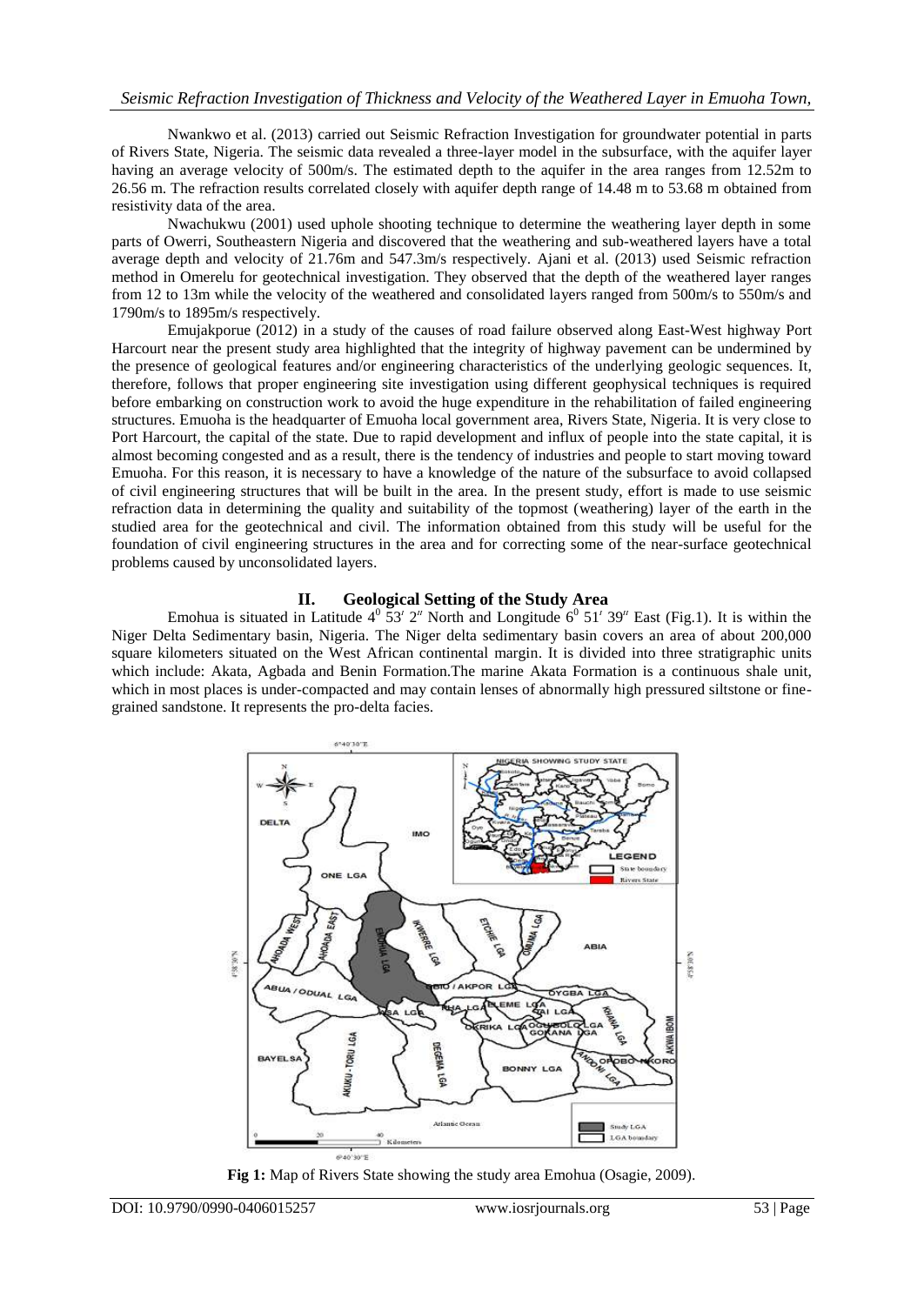The marine Akata Formation is a continuous shale unit, which in most places is under-compacted and may contain lenses of abnormally high pressured siltstone or fine-grained sandstone. It represents the prodelta facies. The formation which directly overlies the Akata Formation has been described by Reyment (1965) to be a sequence of sand and sandstones bodies alternating with shale. This lithostratigraphy is known as Agbada Formation. The alternations of sands, sandstones and shale are due to local transgressions and regressions. It is up to 3000 meters thick and ranges in age from Eocene to Holocene (Okwueze, 2011). The topmost unit of the Niger delta is the Benin Formation. The formation is predominantly sandy containing over ninety percent sands and sandstones, with a few shale intercalations which become more abundant towards the base. The sands and sandstones are coarse grained and pebbly, locally fine-grained, poorly sorted, sub angular to well rounded and bears lignitic streaks and wood fragments. The formation was deposited in a continental upper deltaic environment. The formation generally exceeds 2000 metres in thickness and ranges in age from Miocene to Recent. The total thickness of sediments in the Niger delta may be as much as 12,000 metres.

### **III. Materials and Methods**

The equipment used in this study include ABEM Terraloc Seismograph, tape, Global Positioning System (GPS), sledge hammer and striking steel plate. The sledge hammer was used for generating the seismic wave energy by striking it against the steel plate. The generated energy travelled into the subsurface at a critical angle and it is refracted at layer interface to the surface where it is being picked up by the geophones. The geophones also receive direct wave energy from the source. The geophones send the received signals through cables to the seismograph.The seismograph records data digitally and is compatible with digital computers. The seismograph picked both the primary wave and random noise. In order to reduce the noise and enhance the quality of the seismic signal, the steel plate was strike five times and the acquisition was done in an area free of unwanted seismic signal and traffic noise. The summation of these signals causes the amplitude of the refracted signal to be enhanced while the random noise cancelled out. By stacking signals from the 5 shots, the first arrival energy increases significantly. The tape was used to mark the offset distances between the energy source and geophones while the GPS was used to measure the coordinates of each location. A total of four seismic refraction profiles were carried out in the study area. Each profile has a total length of 120 meters with the geophones having inter-spacing of 10 meters.

#### **IV. Data Processing and Interpretation**

The first breaks arrival time of the seismic traces were picked with the aid of a computer software program (Reflex 2D Quick) and the arrival time versus geophone offset distance plotted in a graph for each profile. Linear lines were fitted to the plotted points in the graph to obtained the numbers of layers in the subsurface. The data were interpreted using the critical distance method. The inverse of the slope of each line in the graph was used to obtained the primary velocity of the layer. The intercept time method was used for determining the depth to each layer. The intercept time technique is given as;

$$
D_W = \frac{1}{2} + t_i \frac{V_0 V_1}{\sqrt{V_1^2 - V_0^2}}.
$$

 $1$ 

where  $Dw =$  depth of the weathered layer  $t_i$  = intercept  $V_0$  = velocity of weathered layer  $V_1$  = velocity of sub-weathered layer

## **V. Results and Discussion**

Two lines were fitted to the plotted points to obtain two-layer model within the maximum depth probed. This model represents the subsurface structure of the studied area. Two layers were obtained from the interpretation**.** The results obtained from the interpretation for the four location is shown in Table 1. The topmost layer with velocity ranging from 255.55m/s to 312.00m/s with an average velocity of 267.56m/s is characterized with loose and unconsolidated sediments and it corresponds to the first arrivals. The thickness of the first layer ranges from 1.60m to 2.30m with an average of 1.98m. The thickness of the first layer varies laterally within the surveyed area**.** The second layer velocity ranges from 346.94m/s to 368.00m/s with an average of 354.90m/s. The second layer is characterized by a slightly higher velocity**.** The survey shows variations in the thickness and velocity of the topmost layer as well as the velocity of the second layer. There is a linear increase in velocity with depth within the probed depth. Comparing the computed layer velocities with the established standard P-wave velocity in Table 2 shows that the sub-weathered velocity falls within the range of sandy clay, which is good to set up a foundation for engineering structures. The low velocity obtained from the interpretation could be attributed to the effect of the water because the work was carried out in the rainy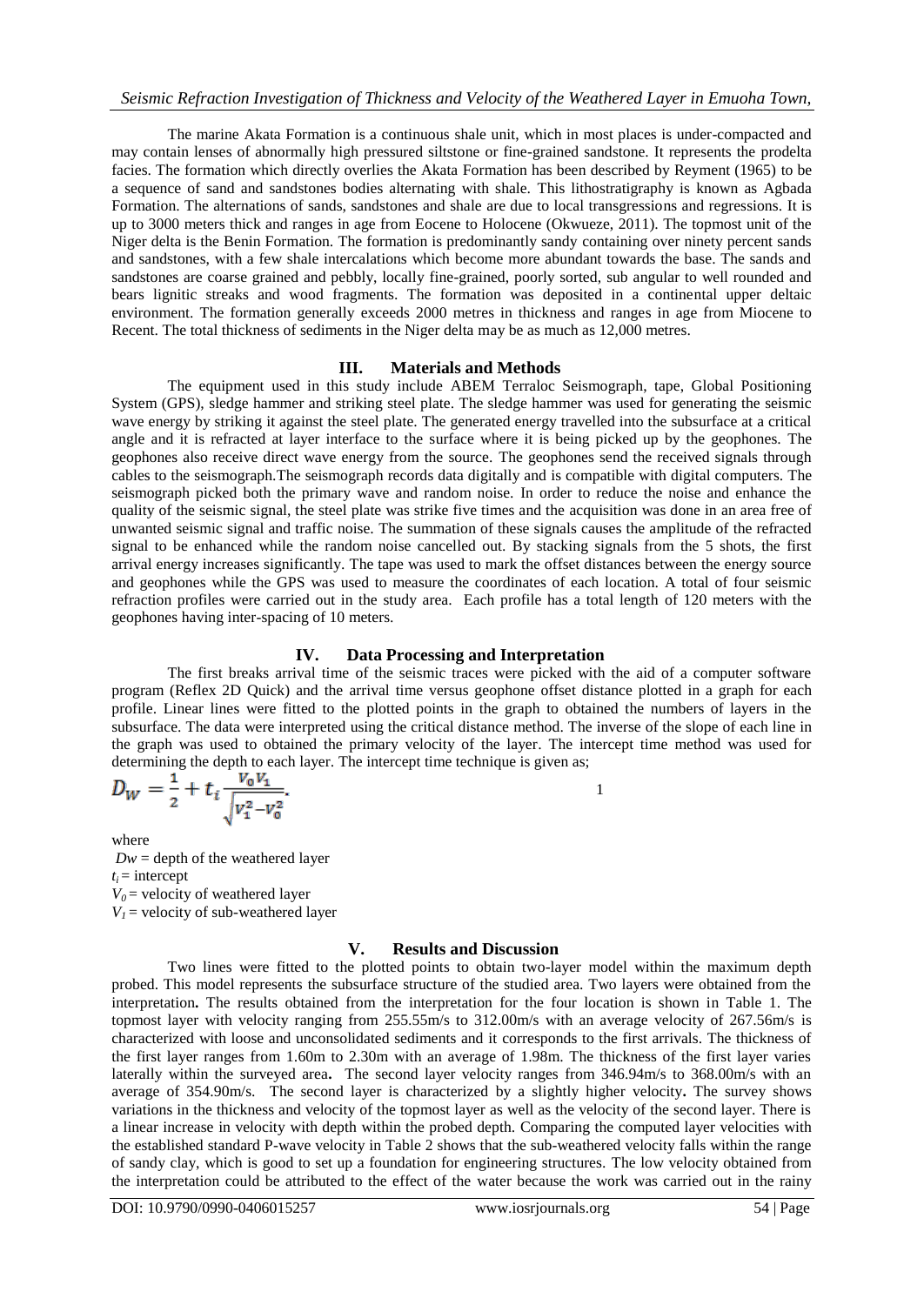season. The wet subsurface affected the velocity at which the wave travelled. Besides, the source used is a sledge hammer which cannot generate stronger seismic waves as compared to explosives. In spite of these limitations, the result of this study proved to be very reliable. The results agreed closely with that obtained by other researchers (Uko, et al.,1992; Agoha, 2015).



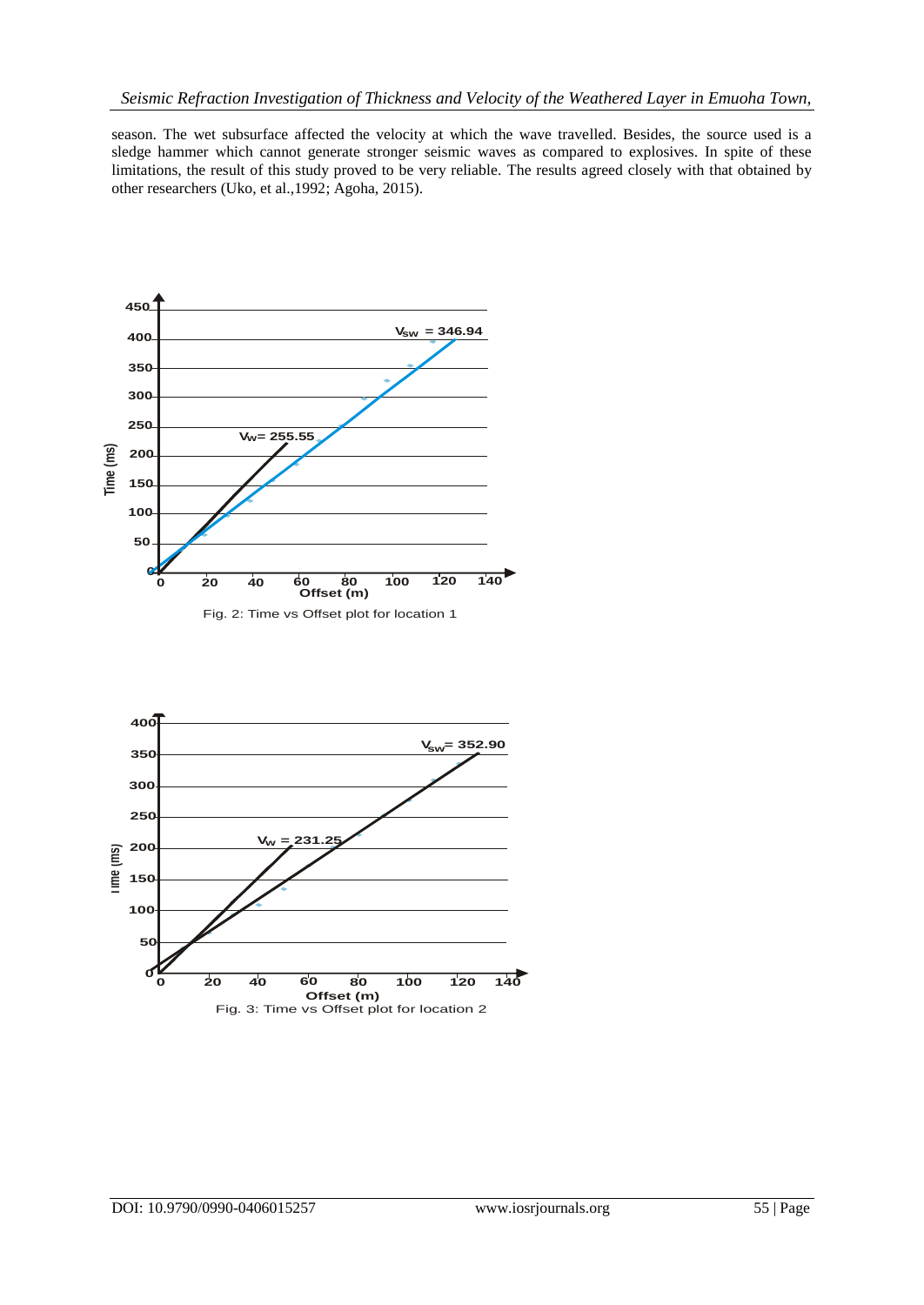

**Table 1:** Showing the Analysis of the Result obtained for Emohua

| S/N        | $Vw$ (m/s) | Vsw(m/s) | Dw(m) |
|------------|------------|----------|-------|
| Location 1 | 255.55     | 346.94   | 1.89  |
| Location 2 | 271.43     | 351.70   | 2.13  |
| Location 3 | 231.25     | 352.94   | 2.30  |
| Location 4 | 312.00     | 368.00   | 1.60  |
| Average    | 267.56     | 354.90   | 1.98  |

**Table 2:** Established Standard P- wave (Culled from Ugwu, 2010)

| Rock type              | Standard p-wave velocity (m/s) |  |
|------------------------|--------------------------------|--|
| Sandy clay             | 360-430                        |  |
| Sand with gravel (dry) | 490-690                        |  |
| Sand with gravel (wet) | 690-1150                       |  |
| Coarse sand (wet)      | 1150-1670                      |  |
| Clay                   | 1100-4200                      |  |
| Sandstone              | 1400-4300                      |  |
| Loose sand             | 1800                           |  |